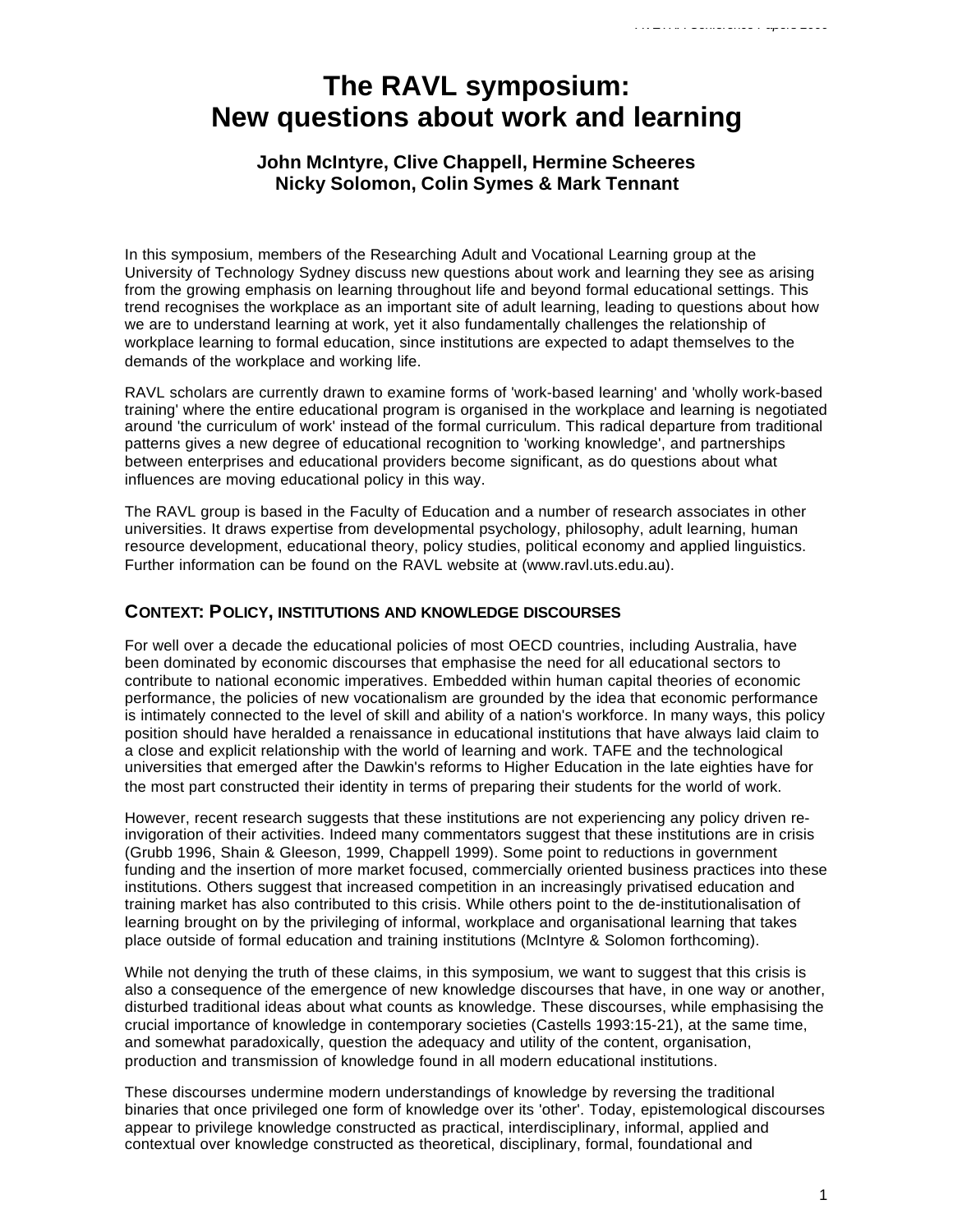generalisable. Or as Gibbons (1994) and Luke (1996) put it, there has been a significant shift in emphasis away from 'culturally concentrated' (academic) knowledge to 'socially distributed' knowledge.

Although there has been considerable discussion over why this shift in emphasis has come about there has, as yet, been very little focus on the consequences of this discursive shift for educational institutions, educational practitioners and learners. Yet these institutions and the people that work in them are in no small measure constructed by and through knowledge discourses. Therefore it seems highly likely that this contemporary re-construction of knowledge inevitably leads to a re-construction of educational institutions and the people that work in them.

In this symposium we examine these new knowledge discourses in order to surface the enabling and constraining effects these discourses have. In summary, we will explore three kinds of new questions about work and learning:

- *Knowledge*. What new knowledge discourses are emerging to challenge the adequacy and utility of the organisation, production and transmission of knowledge as it has been practised in modern educational institutions?
- *Institutions*. How do these new knowledge discourses challenge the foundations of vocational curricula based in assumptions about occupations and working knowledge? Do we need to reconstruct educational institutions and the way people work in them?
- *Identities*. How do these changes challenge our existing models of learners and vocational professionals? What new pedagogies and curriculum models do they imply, and how does this foreshadow a re-thinking of institutions?

## **QUESTIONS ABOUT VOCATIONALISM AS A DISCOURSE OF POLICY**

The trend for national systems of education to embark on policies of vocationalisation may not be new, but the rationale for such changes is new-linking systems of education into the economy, under the auspices of neo-liberalism. This has seen the winding back of many government instrumentalities under a generalised policy of fiscal stringency and the subjection of public goods such as education and welfare to the forces of the market (Marginson, 1999). And this is at a time when the demand for such goods has never been higher. In the case of higher education, this demand, which continues to be unmet, stems from a number of factors.

One is the dramatic change to the labour market fuelled by the forces of globalisation and information technology (IT). The former has seen the de-industrialisation of many western economies, including that of Australia, and the location of productive activity in developing nations, in south east Asia, in Latin America. IT has been equally devastating in its impact, and led to the extinction of many jobs in the manufacturing and commercial sectors. Suffice to say IT has destroyed many more jobs than it has created. Those it has, have been in the "knowledge industries", that emergent sector of the economy in which the main 'terms of trade' are information and epistemological commodities-broadly defined as everything from e-commerce through to genome project.

It is the emergence of this "knowledge capitalism" (Burton-Jones, 1999) that has helped to revive the significance of higher education for the economy, and led to a style of vocationalism wherein the links between employment and knowledge are more overtly expressed and are articulated in different ways. Although much has been written about the changes which higher education has undergone in the last two decades, there is dearth of commentary about the degree to which universities have become vocationalised and have moved away from the liberal ideals that characterised them in the immediate post-war period. These ideals were forged in the nineteenth century, around the thoughts of John Stuart Mill and Henry Newman. They saw the universities as asylums from the 'real world', where the development of the inner self was championed, and the professions were shunned. Although this became a smokescreen for preserving what were essentially elitist institutions, it did become a defining ordinate for a certain form of university polemic. This held out for an institution that was not accountable to either the economy or the professions but could be, in its 1968 versions at least, an arena of oppositional thought (Symes, forthcoming).

The truth is, of course, that universities were never chapter and verse incarnations of the liberal ideal but, in various ways, were always garnished with a certain amount of vocationalism (Usher,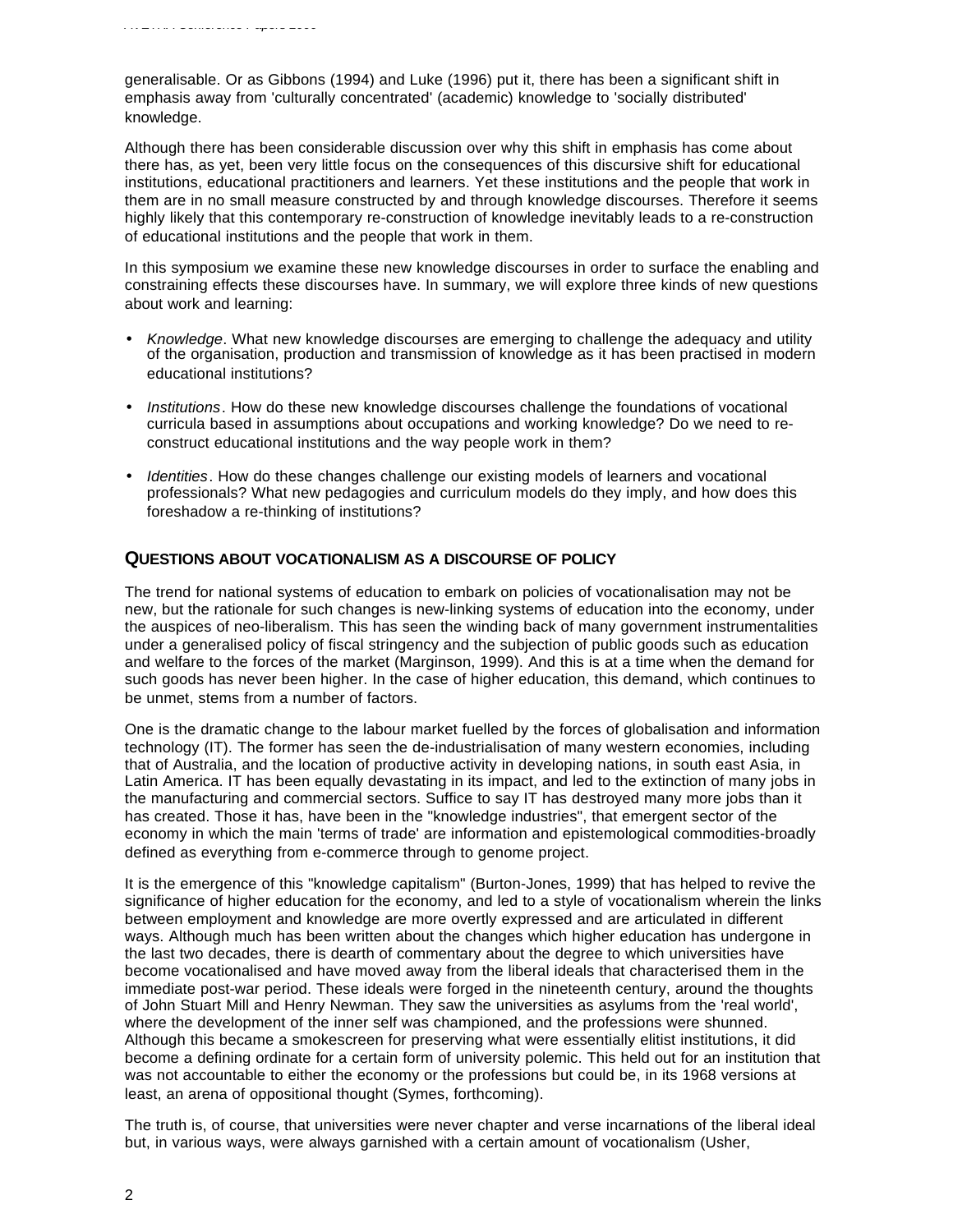forthcoming). They contributed to the vocational formation of the individual in an indirect way, through courses of study that fostered general intellectual and ethical capacities having application across a range of professional endeavours, from the public service to the church. This has been superseded by a more direct vocationalism, where there is closer accommodation between study and work.

The most overt manifestation of this "new vocationalism" is in the new faculties that were established during the 1980s and 1990s. The bulk of these were in areas such as teaching, nursing, policing in which relevant training was previously conducted in industry-specific colleges and also new areas such as tourism, business, information technology, communication studies, sports and leisure studies. These represent growth areas of employment in the post-Fordist economy, that is more dependent on symbolic and numerical analysis, of the kind, university graduates were thought most able. Moreover, universities now promote themselves through their "symbolic economies" as belonging to the real world and as places that deal with useful, working knowledge, that obtain jobs for their graduates (See Symes, 1999). And even those areas, such as English and philosophy, which were once situated as the bastions of the 'liberal' university, have moved with the more pragmatic times and begun to reconfigure themselves in such a way as to emphasise their use-value.

As a general observation, then, work is beginning to become the epistemological organiser of the contemporary university, and usurping the position formerly held by disciplines and fields of study. The most flagrant expression of this trend is manifested in the work-based degree, in which study for a university credential is partially undertaken within the context of work. This is a more developed trend in the UK than it is Australia, where a number of universities have begun to experiment with courses of learning outside the shackles of the traditional disciplines and boundaries of knowledge, and which centre on the problems encountered in workplaces. As well as challenging the assessment and curriculum parameters of university study (Boud and Symes, forthcoming; McIntyre and Solomon, forthcoming), work-based learning challenges the boundaries between work and learning, and the sites in which these take place. It also obscures or, makes them more permeable, the boundaries between universities and other sites of learning with a more decidedly vocational face, such as TAFE colleges and private providers.

In one sense such innovations are the products of a discourse environment in which concepts such as flexibility and accessibility have become clarion calls, under which any thing, just so long as its satisfies market criteria, becomes possible in higher education (Robins and Webster, 1999). After all, what could be more flexible and accessible than learning in worktime, at work, as part of, and for work! Yet one has to ask, at what cost?

The irony of the present condition of higher education is that the press for vocationalisation has also been accompanied by the idea that education should be self-funded, should not be a burden on the public purse. Instead, education is part of the asset formation of the individual. Investment in education is no different from investing on the share-market, for it provides the dividend of increased career opportunities and guaranteed returns in the labour market. Yet in reality business and industry are obtaining the vocational formation of their employees for free, from the pockets of young people who, in return for the promise of jobs, need to amortise their futures against education.

Another cost, is the degree to which a vocationalised higher education system compromises those ideals at the heart of the liberal university, and which centred on the cultivation of certain political and civic ideals. The collapse of the university into the apprenticeship factory for the post-Fordist economy could place at risk the cultivation of these ideals, which were acquired in courses of learning that were not palpably utilitarian. In which case the university for the real world might not necessarily be one for a better world.

#### **QUESTIONS ABOUT ACADEMIC KNOWLEDGE AND WORK-BASED LEARNING**

*Work-based learning* is one expression of the 'new vocationalism' in higher education that has many similarities with developments in vocational education and training generally. Work-based learning needs to be understood as one set of knowledge discourses that is currently emerging to challenge traditional conceptions of the university. Work-based learning leads us to consider the discursive practices that have both contributed to its emergence as well as those that contribute to the production of new kinds of academic subjects.

Work-based learning awards have particular characteristics. There is a shift to *work as the curriculum* (from a curriculum designed around disciplinary knowledge to a curriculum designed around work). It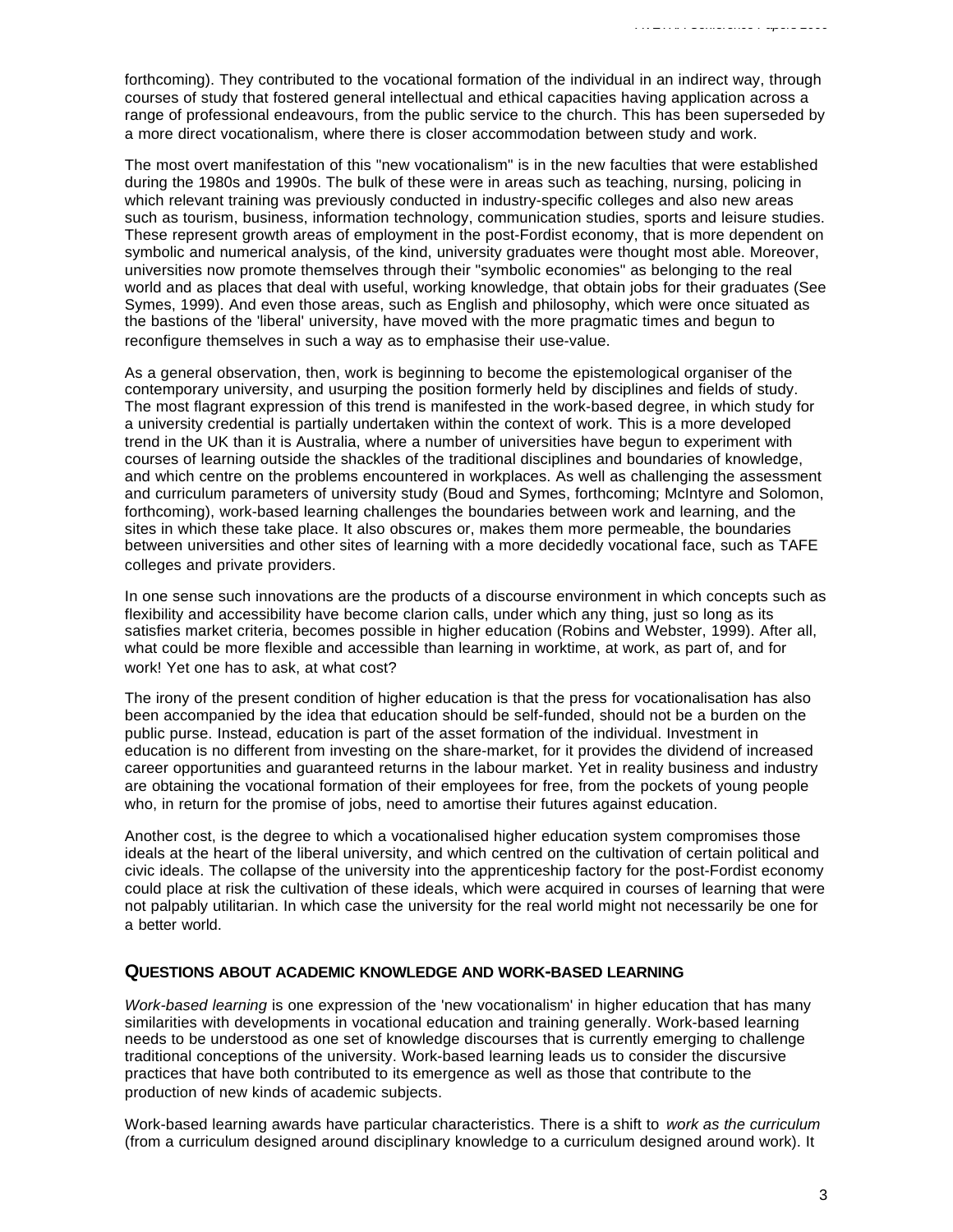is negotiated since the curriculum design and delivery is worked out among several parties-the university (academic adviser), the learner, the organisation and a workplace supervisor. It is individualised since individual learners design their own program drawing on their current and projected work knowledge and experiences in consultation with their workplace supervisor and academic adviser.

Many promotional descriptions of WBL indicate the seductive appeal of WBL partnerships to various kinds of organisations and a diverse range of employees. For organisations, WBL offers a vehicle for linking individual learning to the development of corporate capabilities. It is a strategy for facilitating change and for retaining good employees. For employees, WBL provides an opportunity for gaining qualifications that incorporates their existing knowledge and experiences and that links learning to current workplace performance needs as well as to career development goals. Furthermore, WBL is seductive to universities, since it enables them to be collaborators with organisations rather than competitors in the educational qualification market, and it provides the university with the opportunity to establish long term relationships with corporations with a potential impact on all kinds of educational and research directions. Indeed this kind of reading of WBL reveals the attractive reciprocal gains for all participants.

Nevertheless this is not the only story to tell about WBL. Academics participating in WBL as well as those observing it at a (sceptical) distance, share an understanding of the variety of challenges that WBL presents to academic work. In this paper the focus is on a different kind of story - a story that exposes and explicates these challenges and the conditions within which they have emerged. We have confronted head-on the multiple conceptual and practical challenges to our identity, our institutional structures and work practices. All of these challenges have contributed to a disturbance of our understanding of the role and function of the university, our understanding of what is legitimate academic knowledge and what are academic standards, our belief in the resilience of our discipline and in our teaching and learning practices.

Yet it can be asked whether work-based learning such a radical challenge. It could argued that WBL is just a natural extension of the increasing emphasis on professional vocational practice in higher education programs. We suggest that the argument (that WBL signifies the end of higher education as we know it) ignores the complexities around existing academic practices and the numerous other challenges faced by higher education institutions and academics, and propose that WBL draws attention to a radical shift in understandings about 'legitimate' knowledge and learning.

We would argue that WBL exemplifies many of the tensions in contemporary academic work that are a consequence of the changing relationship between contemporary knowledge and the university. These changes have meant that the university is becoming more open within its internal structures as evident in the increased number of cross-faculty courses and cross-disciplinary institutes and centres. But it is also more open in its relationship with the outside world as seen in the increasing number of entrepreneurial and research relationships with industry and government bodies. These openings are both cause and effect of the reduction in status of universities as primary producers of a particular kind of knowledge as well as the loss of their monopoly position as certifiers of competence in knowledge production (Solomon & Usher 1999). These losses not only have a symbolic significance, but also have a considerable number of practical consequences.

In WBL, the practices associated with the 'openness' of its organisational and curriculum structures (both within the academy and in its external relationships) present many of the challenges to the academy, to academics and to learners. It is useful to speak of the *discretion* or lack of it that is a feature and outcome of the partnership and curriculum processes around WBL. The more typical workplace learning episodes, such as professional placements and learning contracts, usually sit discretely within conventional course structures and understandings about academic knowledge and learning. In other words, these episodes are usually located within the boundaries of a subject or a project and therefore sit discretely within well-rehearsed and familiar structures that are accompanied by equally familiar teaching and learning practices. Furthermore, arguably, in these cases, the power or right of deciding the scope of these embedded workplace learning episodes, still resides with academics and within the academy. Accountability lies with the boundaries of the academy and the disciplinary community.

None of these applies to WBL. Academics involved in WBL no longer have the sole right to decide what is to be learnt or how it is to be learnt. The accountability is no longer self-referential but extends into the boundaries of the workplace. Moreover, at the macro-level, the primary point of departure is not a conventional area of knowledge or learning but rather work, the workplace and the learner. In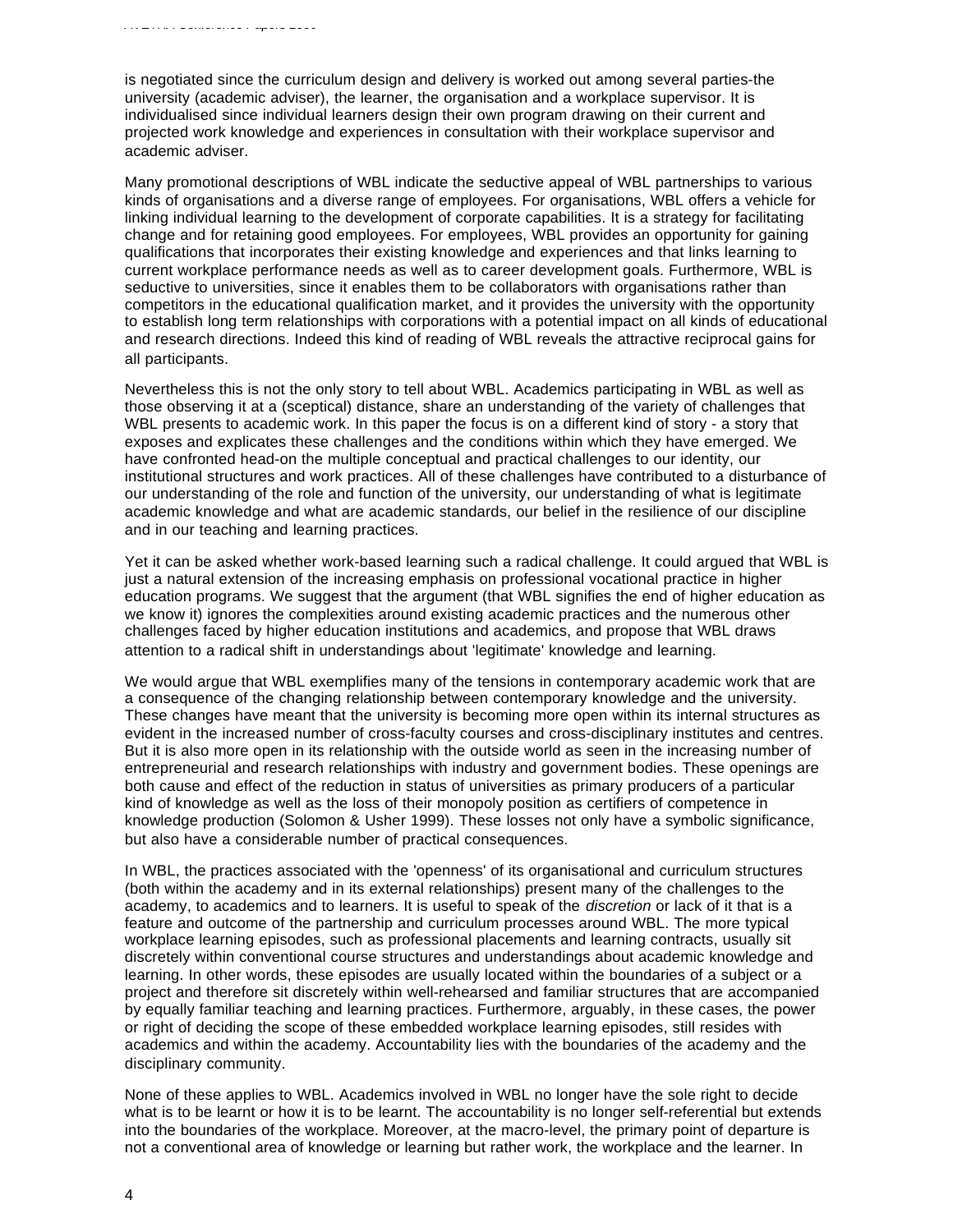WBL the structural arrangements, as well as the sequence of learning events, begin with the learners and their workplace and then look to the university. Subject units become subordinated to the program driven by the nature of work. This is in contrast to more conventional courses, which tend to begin with the university and its conceptions of what is legitimate knowledge, before moving to the workplace and the learner.

A related concept is the *co-production of knowledge* that goes with the change in the discretionary practices of the academy and the loss of singular control of WBL awards, which are based on partnerships. The establishment, management and processing of these partnerships is a collaborative one involving many different kinds of relationships. The award is initiated by and organised around a contractual partnership between the university and an organisation. This is then complemented by a contractual agreement with each learner as the learners write themselves into the partnership with an individualised learning program that has been negotiated in partnership with an academic and a workplace manager. Furthermore work-based projects are supervised by both the workplace and the university. All of these relationships, processes and 'products' have to take into account the different social structures, histories and understandings about knowledge and learning of each of the various partners.

The process of developing a WBL partnership and a WBL program involves working with rather than ignoring these differences. This is not to argue that in conventional learning experiences the learning process is a non-interactive or uncontested one. Such an argument ignores the way the processing of new knowledge always connects with the learners' existing experiences and knowledge. However in WBL, these processes are visible and indeed part of the learning experience. In other words the negotiations and integrations are necessarily 'on the table'.

Moreover the 'partnership' model actually foregrounds the different relationships through which the curriculum unfolds. The use of the word 'partnership' with students is not part of the conventional discourses of higher education learning. Those discourses reflect and contribute to a kind of unilateral control (Heron 1988) by the academy which is symptomatic of a model of learning that is hierarchical and authoritarian. On the other hand, the 'partnership' discourse suggests a more equitable decisionmaking process.

However the more democratic drift in WBL is not necessarily an unproblematic one. Indeed we would argue that the collaborative processes in the co-production of knowledge involve many layers of politics and contested power relations (see also Garrick & Kirkpatrick 1998). These emerge because of the 'openness' and 'relational' nature of WBL where the merging of the different discourses, of the different views on what is legitimate knowledge, of different agendas and expectations are, not surprisingly, sites of contestation. For example, while academics may understand that the development of critical thinking and reflective practitioners should be a central feature of postgraduate study and of contemporary work, this may not be shared by the workplace management or by the learners' supervisors. Furthermore a workplace supervisor may not have an interest in working with the employee in a learning arrangement.

But in addition, WBL is also a site and exemplar of the new power relationships and resistant practices within the university itself. The radical nature of WBL encourages a degree of scrutiny by the university and by academics who are concerned about the quality and standards of university awards that are tied into organisational performance and productivity needs. Frequently in the development of more conventional courses, there is less scrutiny and therefore less need for argument about the quality or standards of the particular modes of learning, the 'content' of subject units or the appropriateness of assessment practices. Furthermore the transdisciplinary nature of WBL awards at times provokes a disciplinary territorialism as a counter-reaction. This is manifested at a practical level in the efforts, by some, to foreground a particular body of disciplinary knowledge in individual's WBL programs and at a conceptual level in the efforts to diminish the significance of the relationship between the mode of learning in WBL and the content of that learning. These struggles can be understood as part of a 'healthy' academic debate on what counts as academic learning but they also have powerful material consequences - for example on the kind of advice that academics provide on the 'content' of the learning program and on the assessment of individual's programs where judgements are made about level of the award based on its disciplinary content.

Together the different positions of the participants, the flexibility of the programs (in both content and mode), the changes in the discretionary practices of academics, and the emerging complex power relationships all have implications not just for curriculum structures and practices but also for the macro-structures within which the curriculum is 'contained'.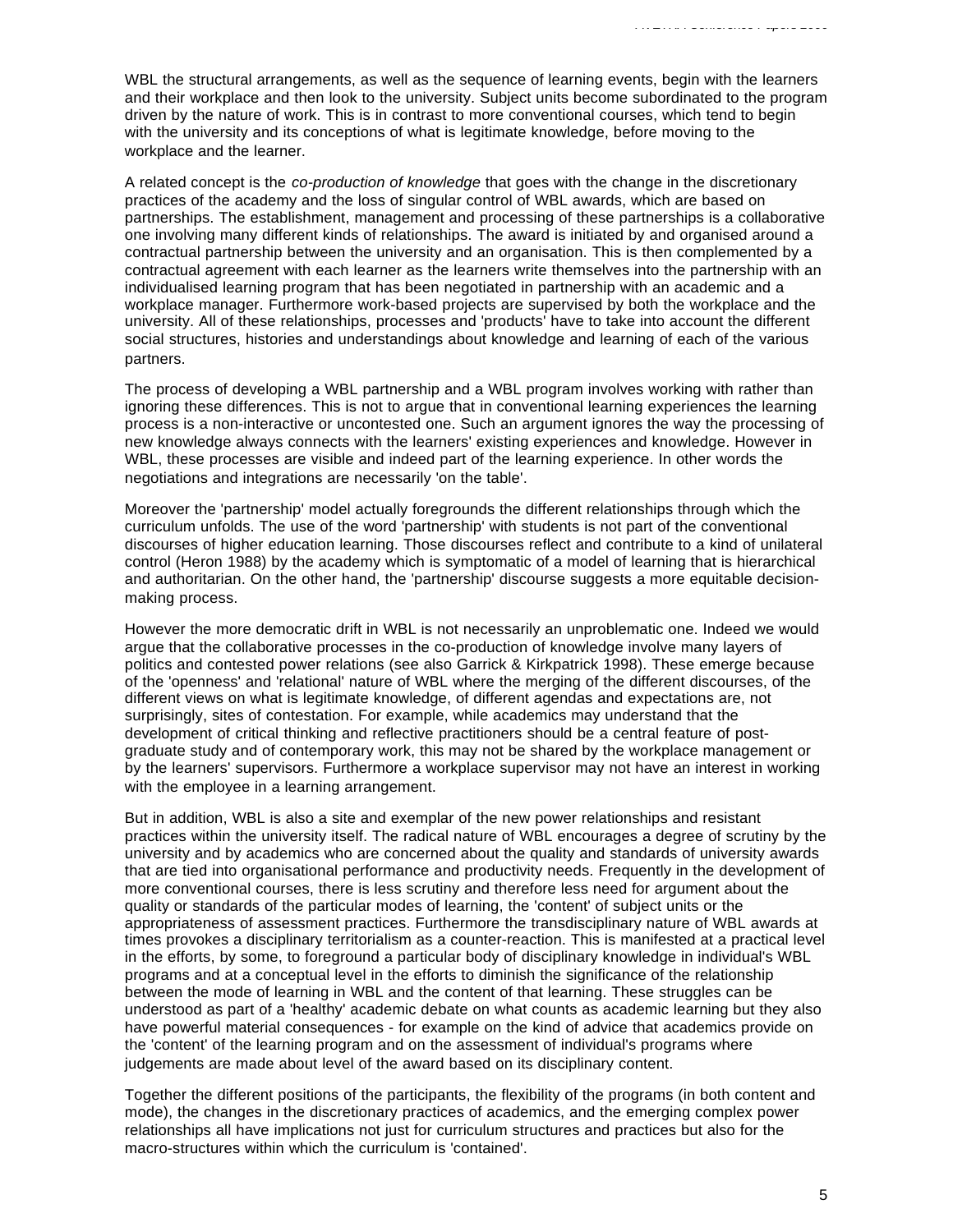## **QUESTIONS ABOUT VOCATIONAL INSTITUTIONS**

One implication of the development of work-based learning awards in universities is the challenge to the legitimacy of the established knowledge discourses that have defined and maintained educational institutions. There is an argument that those Australian universities and technical and further education institutes sharing a common history in technical education are approaching if they are not already experiencing a crisis of legitimacy, where their monopoly over the transmission and regulation of vocational knowledge is being broken down.

We need to see the obvious parallel between the wholly-workbased vocational learning based on the ANTA 'training packages' and the wholesale trend of universities to develop wholly -work-based degree programs in partnership with corporations. Our argument is that this cannot be simply sheeted home to policies of corporatising the public sector so that it is eventually more responsive to a society that is internationally competitive in economic terms. Much analysis emphasises the neo-liberal impetus of the state's restructuring activities, letting institutions bound off the bureaucratic leash into an entrepreneurial marketplace. So beyond policy inventions, how far is the valorisation of workplace learning motivated by changes in the workplace and particularly the knowledge demands of contemporary work captured by the supposed 'knowledge economy'.

In short, are new knowledge discourses emerging to challenge the way that working knowledge has been thought of in the past? To what extent is there a legitimacy crisis of vocational institutions that is due to changes in contemporary working knowledge as well as (and in interaction with) the politics of the lean and mean competitive state in a globalising economy? I suggest this is a real conundrum worthy of analysis, for there are some neglected aspects to the debate that arises from the thesis that 'training packages' and the customisation of work-based learning degrees are mainly to be understood as a policy demand of governments as they intervene to re-shape institutions to make them more responsive to the impacts of globalisation on national economies, their politics and social institutions. Is the increasing valorisation of the workplace as a site of learning just a policy solution to a range of problems that both employers and institutions face or something more profound?

We need to ask again how curriculum institutionalises knowledge and regulates it - particularly knowledge that is deemed to be technical or vocational in its connection to occupations. Curriculum is currently a neglected focus for analysing the restructuring of institutions that has been going on for some time through educational policy, and it provides a perspective on the rise of forms of wholly work-based programs. Nicky Solomon and I have put forward a 'de-schooling vocational knowledge' thesis (McIntyre & Solomon in press) that outlines how the very concept of knowledge codified in curriculum is under siege, and indeed that new forms of knowledge production are leading to working knowledge being 're-codified' in terms of workplace practices, with many implications for the concept of vocational teaching especially the emergence of new VET professionals who are able to work across institutional boundaries.

Though there has been a lot of attention given to the logic of the 'knowledge economy' as 'new economy' there is as yet little attention by VET commentators to the destruction of old knowledge codes that wholly-work-based training implies. So it may be useful to ask what does the 'de-schooling' of vocational knowledge entail and why is this the Trojan Horse by which publicly-funded institutions might be dismantled in the new century, just as they were developed in the old? The focus has been on the stresses and strains of restructuring that has demanded more 'flexibility' and 'responsiveness' in the relationships between enterprises and institutions - TAFE institutes and universities alike. The neo-conservative nature of these policy reforms may have encouraged vocational educators reasons to resist change rather than ask what kind of adaptation might be needed to survive the changed conditions of 'working knowledge?-if indeed this is the case.

The debates about competency-based training occasioned by national policy intervention in Australia turned on issues of the desirability of such reforms, often judged from the perspectives of vocational eductors and the subversion of their professional competence by imposed curriculum change. It is rare to hear it argued that the formal vocational institutions are in a deepening legitimacy crisis regarding their relevance and economic role.

Academics let alone vocational educators have never much liked the idea that they were protecting their own monopoly over certain kinds of knowledge just as skilled trades controlled margins for skill through apprenticeship in the 'old' blue collar occupations. The resistance to theorising knowledge stratification in vocational education now makes it harder for vocational institutions to see how the 'codification' of such knowledge is under threat by work-based learning. The notion of a 'knowledge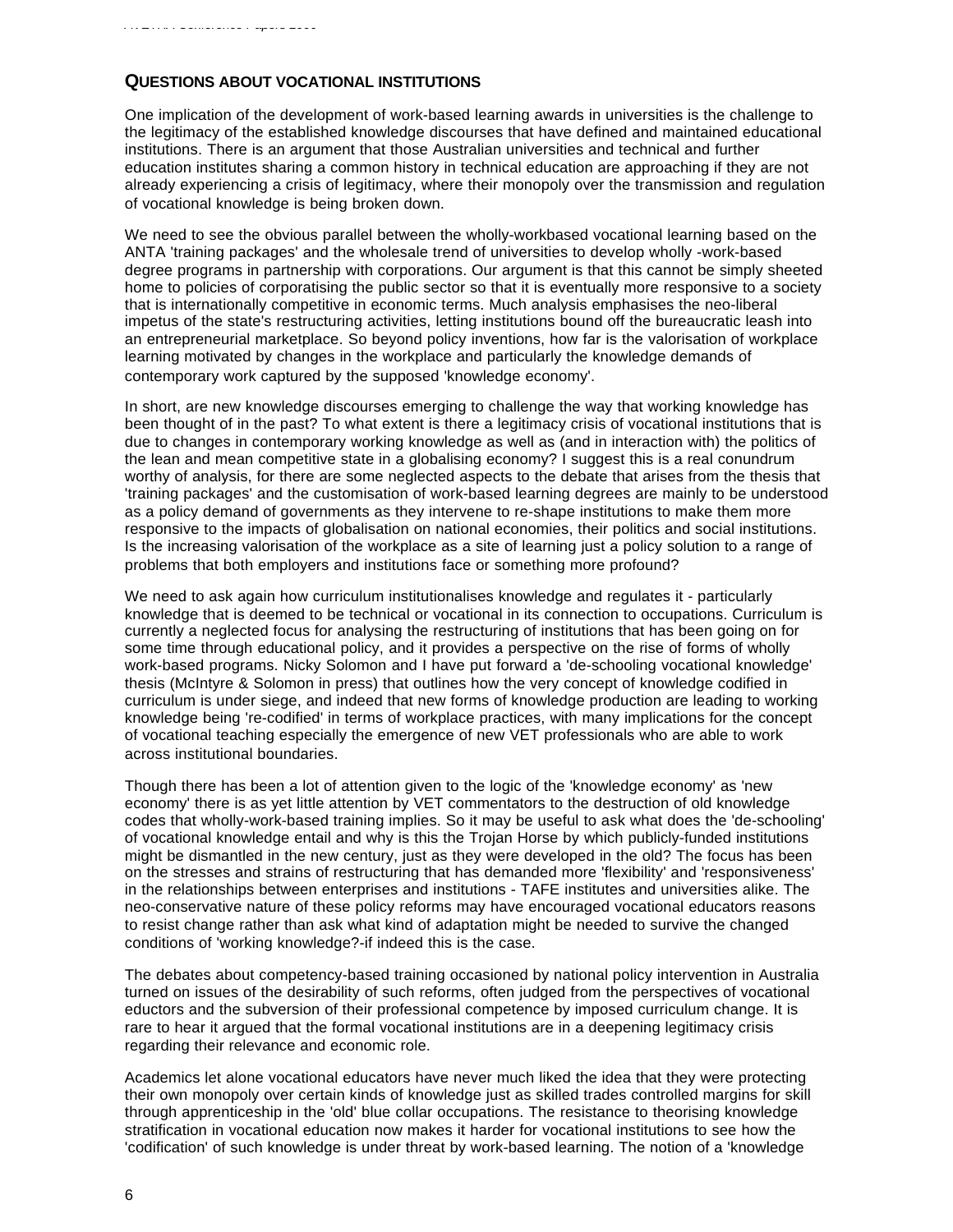code' and the breaking down of a code needs some analysis. Without going back to the perspectives developed by Bernstein and other sociologists, the key point is that particular knowledges are constructed and organised and regulated through the curriculum in the interests of particular social groups. A key process, especially in respect of vocational or technical knowledge, is the formalisation of highly contextualised working knowledge in technical curricula - for example, the twenty types of clutches that the automotive apprentices used to have to learn about. This formalisation cuts off knowledge from its context of application and renders it abstract and general - and above all, remote from everyday, tacit and contextual application, and everyday informality in use. This is knowledge 'schooled' for transmission to the novice in the hope they will then be able to contextualise or 'apply' it in the workplace, when of course, they are credentialled to do so.

From a historical perspective, the shift to designing programs for the workplace and delivering them at work and in terms of learning at work represents a reversal of the formalisation of 'vocational learning' in technical and vocational institutes that has occurred over a period of massively expanded institutional provision in the post-war period. Hence the discovery of the 'informal learning' of the workplace as the 'real' site of learning, carried through to the informalising of vocational curricula (in training packages) is tantamount to a de-institutionalisation of vocational education.

The term 'formalisation' is a significant concept in understanding the way institutionalised vocational education is in crisis over work-based learning. A large amount of attention is being paid to 'informal learning in the workplace' as the antithesis of formal vocational education (eg Watkins & Marsick 1993, and in Australia Garrick 1998). The emphasis on informal learning can in fact take for granted the question of what it means to 'formalise' learning and adult education, and it can take for granted questions of what is learned and what counts as knowledge in the workplace.

There is a significant potential for misunderstanding the nature of work-based learning qualifications discussed by others in this symposium. This is not the same as informal workplace learning, though such a work-based qualification may utilise and indeed depend on informal learning. The significant point is that work-based learning awards *formalise work-place learning*, subjecting it to educational processing of various kinds, particularly through intensively negotiated curriculum and assessment practices.

We suggest that 'new and different kinds of boundaries provide the framing around work-based curriculum ... which does not become unbounded or de-regulated, that is, without any framing, but rather the framings and representations are different, locally specific, more complex, more contested and more fluid'. To labour the point, this is a *new institutionalisation* of vocational knowledge. This is the basis for some of my assertions later in the paper that work-based learning is not only 'deschooling' traditional educational practices but activity 're-schooling' workplace learning through recodifying workplace knowledge and reconfiguring the professional roles of vocational educators (McIntyre & Solomon 1998). Work-based learning can be seen as 'deschooling knowledge' in the sense of 'de-codifying' vocational knowledge as formal curriculum and, importantly, 're-codifying' it in terms of dynamic workplace knowledges (such competencies). How this occurs, and with what relationship to practices utilising for corporate ends the 'informal learning in the workplace' or to workplace training activities, is an interesting matter.

So the question is, do we need to rethink our vocational institutions if their established curriculum codes are being undermined by forms of wholly-workbased learning? What other perspectives, such as economic ones, might help us to understand in what form these institutions might prove to be durable, if after all, developments such as the 'knowledge economy' drive increased demand for access to formalised vocational knowledge and their associated qualifications-at least for some advantaged clienteles, and at some private cost.

#### **QUESTIONS ABOUT PROFESSIONAL IDENTITIES AND KNOWLEDGE**

In this section we examine the effects of new knowledge discourses on the identities of a group of vocational education and training teachers and a group of workplace educators. Our examination is based on recent research involving an analysis of how educators working in different contexts construct and negotiate their working identities.

When vocational teachers speak of their work they place a great deal of importance on the industrial experience they bring with them to their teaching. They commonly speak of the importance of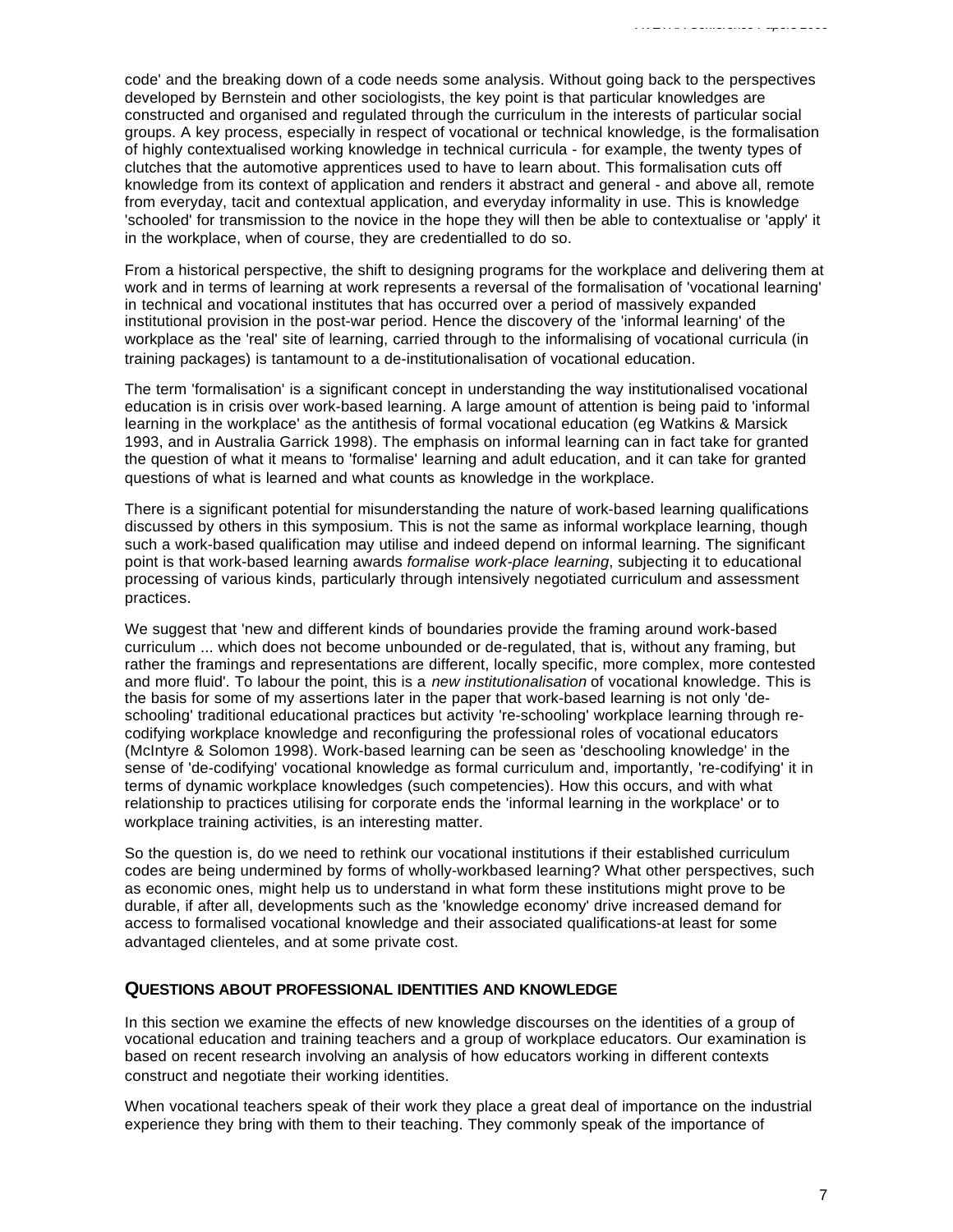'knowledge of industry', workplace knowledge', 'technical competence', knowledge relevant to industry' and their 'practical experience' of work, in their teaching.

By emphasising the practical over the theoretical, applied knowledge over academic knowledge, experiential knowledge over disciplinary knowledge and contextualised knowledge over generalisable knowledge vocational teachers construct an identity that is distinct from the identities of other educators. Unlike most university and school teachers, vocational teachers generally lay no claim over the academic knowledge represented in the disciplines that grounds much of the curriculum in higher education and schools. Rather they claim to specialised vocational knowledge and workplace expertise gained through their experiences in particular industries and occupations.

However the talk of vocational teachers also reveals that this claim to specialised, vocational knowledge and its application is also become deeply problematic. They speak consistently of the need to 'keep up to date' with industry and to maintain their 'industrial expertise'. Many also explain this need in terms of maintaining credibility with students.

This commonly expressed view suggests that vocational teachers believe their educational identity, particularly in the eyes of students, is dependent on their industrial expertise. In effect they use this industrial experience as a distinctive marker that confers legitimacy on their occupational identity. The discourse of industrial expertise therefore appears to do similar discursive work for vocational teachers as disciplinary knowledge does for many teachers working in universities and schools.

This similarity however is only a partial one. In the world of the vocational teacher the ability to 'keep up-to-date' is given additional importance because many of their students are not only learners but are, at the same time, workers. Thus they are able to make an immediate and on-going evaluation of the industrial expertise of the vocational teacher. The utility and currency of the vocational knowledge and skills that they share with students can be tested immediately by these students in their working lives. It is in this sense 'practical' knowledge and is judged not in terms of its claims to generalisable 'truth' as in the case of discipline-based subjects but rather its performativity in the workplace. Consequently, a vocational teacher's credibility as 'industry expert' is always open to question and further compounded by her location in an educational site rather than an industrial workplace.

This educational site puts considerable pressure on the discourse of industrial expertise that vocational teachers use to construct a legitimate educational identity. For this educational site is one characterised by different discourses and sense making constructions than those that circulate in modern workplaces. These educational discourses, for example, work to formalise 'industry knowledge' by deploying traditional curriculum technologies that compartmentalise knowledge into subjects, hierarchies, sequencing strategies and levels of achievement. They impose particular pedagogical and assessment practices into the learning process. And through these disciplining discursive practices the contextualised knowledge of work is re-represented as generalisable vocational knowledge of particular occupations.

As a consequence vocational teachers identities are in some senses fashioned across the discursive space that constitutes working knowledge as different from traditional knowledge. Vocational teachers use the discourses of working knowledge to construct a legitimate occupational identity that is different from the identity of teachers working in other sectors of the educational project. However, their location within modern education also means that vocational teachers draw on educational discourses and sense making constructions to legitimise their identity as professional educators. They undertake teacher-training programs that foreground traditional curriculum practices. They are encouraged to theorise their pedagogy through the discourses of educational psychology, sociology and academic research. Moreover, these discursive practices are based on traditional views of knowledge that privilege knowledge that is formal, theoretical, generalisable and foundational.

The workplace educators (called facilitators) discussed here have been drawn from within the ranks of their own organisation. These employees either worked for years on a production line, or they have been leading hands or supervisors. Now they are involved in moving from the production line to the meeting room - a shift from doing to talking. The shift to this site of work and learning by workers, and the valuing of new kinds of knowledge by managers and employers, is producing new kinds of identities. This (re)formation of social relations and identities coupled with new knowledge and modes of knowledge production are the focus of ongoing negotiation and struggle in the workplace.

This workplace is a manufacturing enterprise where the construction of the competent worker emphasises problem-solving, consultative committees, quality circles, formal and informal on the job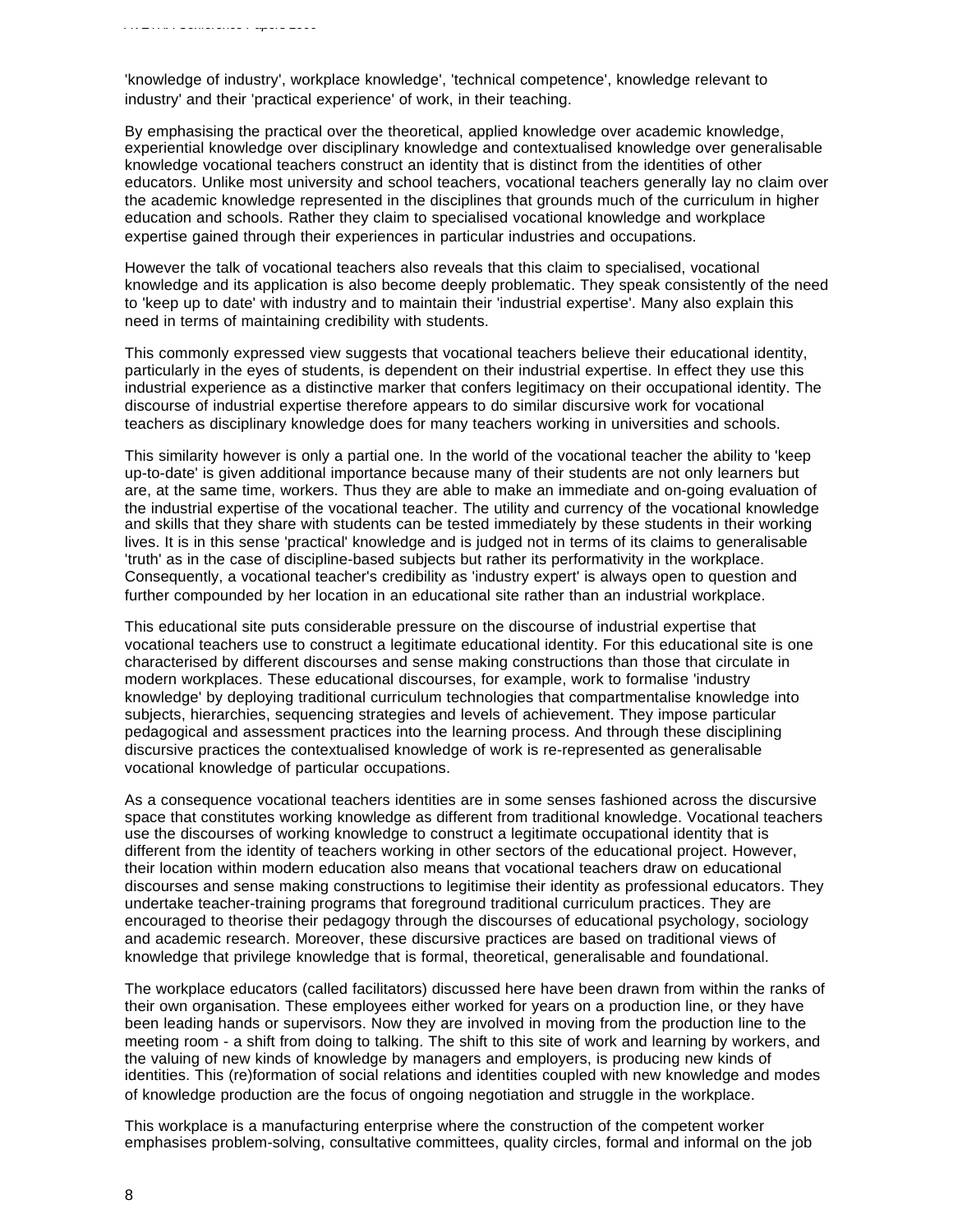training etc all of which involve more and more talk as well as more reading and writing. The textualisation or languaging of the workplace is a significant shift in industrial work practices and works to discursively construct and value new kinds of work-related knowledge.

This is a company that brought in a new management team six years ago to restructure the previously family-run organisation. Management followed a now accepted pathway of developing a mission statement and a set of core values ie the establishment of a new culture; a way of thinking whereby particular social identities of workers are constructed, and related social practices which they were expected to learn, demonstrate and value, are outlined. (Gee, Hull & Lankshear, 1996). The mission statement and core values began a process of textualisation of the workplace where the mission and values were reproduced on factory walls; in training manuals as well as in company annual reports and the like. The workplace and the workers were being defined in particular ways. The mission or goals of the workplace could only be attained if work practices, constituted here as core values, were inscribed as part of the identity of each of the workers. The values of the workplace are the values, thus part of the 'being , of each worker.

A major change was the creation of a new section or department comprising a manager and five educators/facilitators whose function is to set up, organise and develop workplace teams. The changing subjectivities of these key people as they assume very new work roles is foregrounded as they struggle to reconstruct themselves: a struggle where they are positioned by management and by co-workers as well as consciously repositioning themselves. Within the unit the discursive construction of selves is a central activity as the educators/facilitators juggle new responsibilities and confusion about their power and a search for a secure location. One of the facilitators tries to explain their position in the organisational structure as:

'The unit manager comes under the production manager so he's higher than the plant manager, and we're supposed to come under him, but we are not higher than the team leaders. I don't think we're higher than the people on the floor. I think mostly my level's there on the factory floor.'

As they struggle with their own identities, there is a recognition that the human production line working towards the alignment of selves and work is not necessarily one with glitches which must be straightened out or solved by following the procedures in training manuals, but rather it could be seen as a site of on-going discursive construction of how and what to be in the new workplace. They constantly question and comment on what is going on. The facilitators realise that it is possible to work like this in a more postmodern condition. Their discourses include cries of confusion about their 'real place', but they actively use this as a flexible position whereby they try out the new and different.

That is, the facilitators see possibilities in hybridity. They are central players in the breaking down of boundaries; they are active subjects rejecting the fixed parameters and binaries of the 'old' work order' including notions of strict, linear pathways and traditional knowledge claims. This recognition of uncertainty is what may lead to outcomes which had not been envisaged. The facilitators are not a neat fit with clear lines of power and responsibility. However, to see this position as a (re) location with the potential to open up a space for different approaches to and processes of work, is part of the struggle for developing subjectivities which engender both feelings of insecurity and liberation.

Workers in industry are thus engaging in practices beyond the 'doing' or even the supervising of the 'doing' of the factory floor. As they move to the meeting rooms and their new facilitators' offices, they move from secure and comfortable traditional knowledge and practices bounded to a large extent by the materiality of the production line itself to working knowledge that is concerned with constructing and maintaining social relations through discourse work. It is not that the 'old' knowledge is no longer relevant, but rather that it is no longer enough. The walls of the factory floor no longer provide a bounded context for new work. The industry workers discussed here are people who are acutely aware of their changing identities. For the facilitators (and workers on the production line) it is not so much about how to work in teams and how to problem-solve and be participatory, but rather how to 'be' and 'do' in this context of new discourses and new knowledge.

## **References**

Boud, D. and Symes, C (forthcoming) 'Learning for real: the vocationalisation of the university', in Symes, C. and McIntyre, J. (eds.) *Working knowledge: the new vocationalism and higher education*, Buckingham: SRHE/Open University Press.